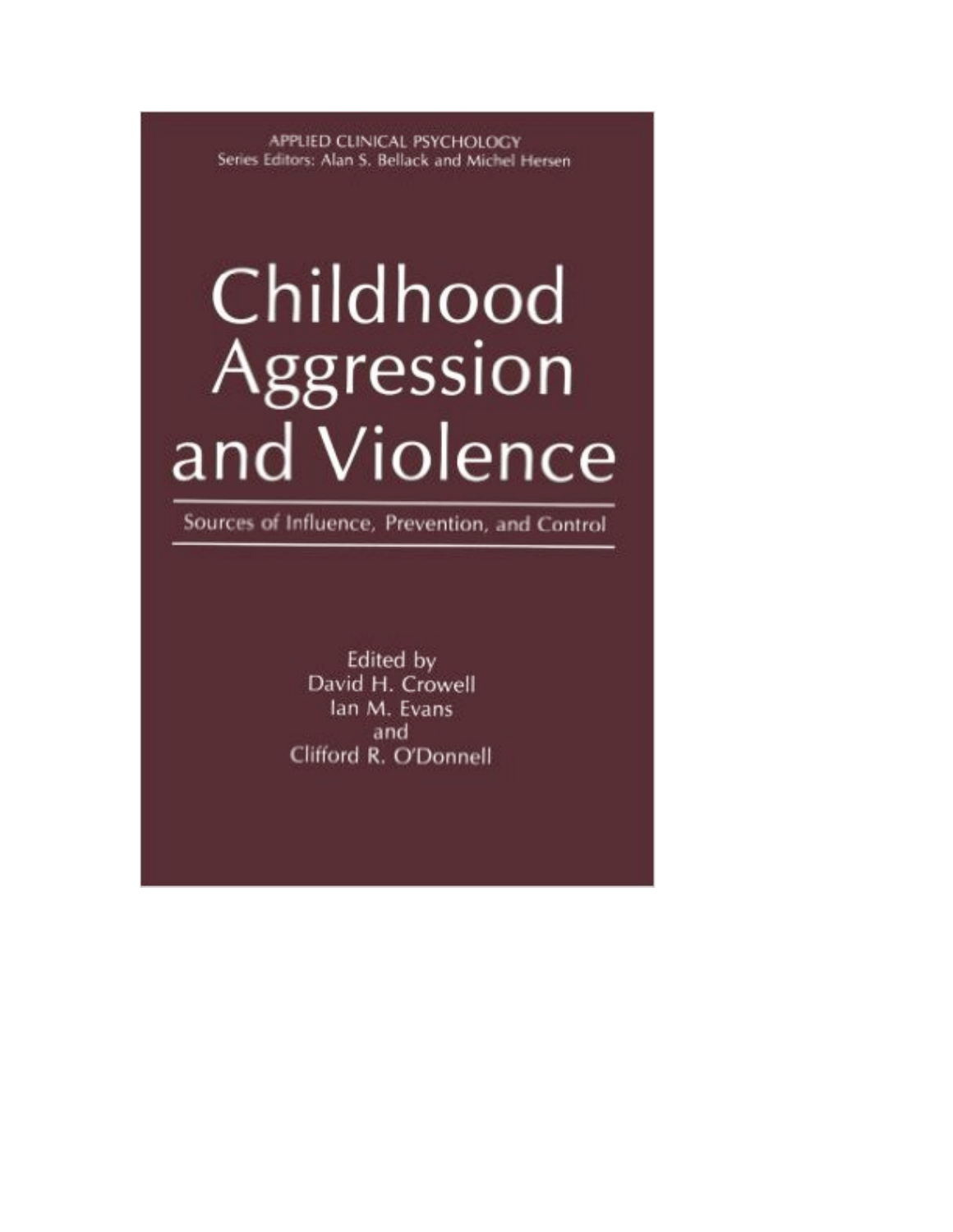## Childhood Aggression and Violence

Sources of Influence, Prevention, and Control

Editors: **Crowell**, David H., **Evans**, Ian M., **O'Donnell**, Clifford R. (Eds.)

#### About this book

The conference on which this volume is based was one of a series of symposia initiated by the Department of Psychology at the University of Hawaii at Manoa on the theory and research surrounding topics of interest to the faculty and germane to the Hawaiian community. In order to encourage interaction around specific themes, the symposium series has assembled a small, select group of scholars to exchange knowledge, ideas, and enthusiasm with the resident faculty, students, and the community at large. The first two symposia concentrated on cross-cultural themes (Marsella, Tharp, & Ciborowski, 1979; Marsella, DeVos, & Hsu, 1985). The third one addressed a significant social problem: aggression and violence in children. At the time that our plan was being developed, Hawaii, along with mainland states, was experiencing or at least expressing widespread alarm over the involvement of children and youth in violent crime, in belligerence at school, as perpetrators of aggression at home, and as victims of physical abuse. This symposium was planned around a major area within the department, the Clinical Studies Program. The Clinical Studies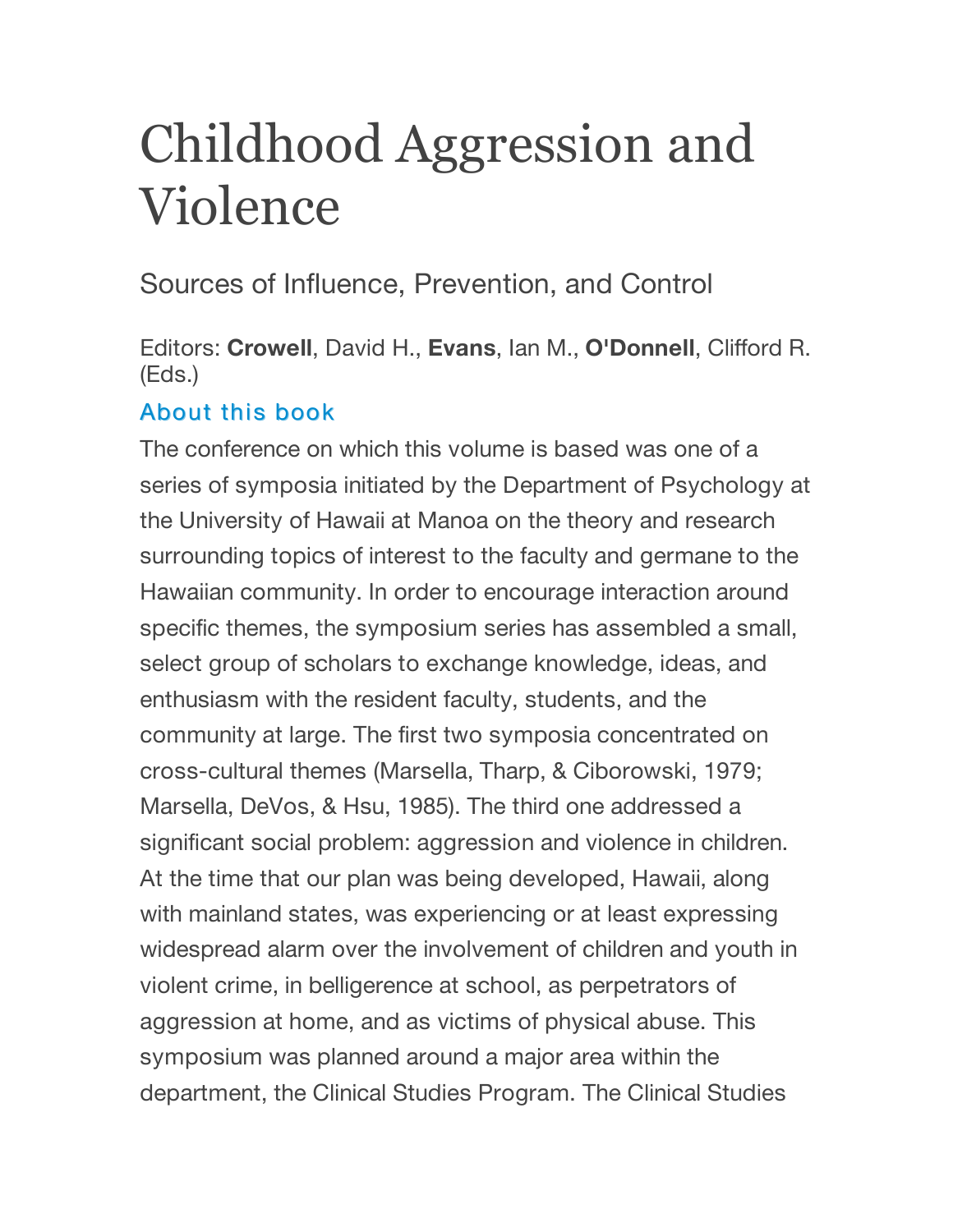Program has developed along two interrelated lines of concentration: one emphasized the foundation of clinical psychology in basic science and the other expanded its purview into the broader community, covering prevention, systems change, and social networks.

### Table of contents (12 chapters) Childhood Aggression and Violence Neubauer, Deane **Pages 3-13** Childhood Aggression and Violence Crowell, David H. **Pages 17-52** A Neurological View of Violence Pincus, Jonathan H. **Pincus**, 1973

#### Analyzing Response Relationships in Childhood **Aggression**

Evans, Ian M. (et al.) example 20 and the Pages 75-94

#### Potential Relations between the Development of Social Reasoning and Childhood Aggression Turiel, Elliot **Pages 95-114**

#### Childhood Aggression in the Context of Family **Interaction** Morton, Teru **Morton, Teru Pages 117-158**

#### Child Maltreatment

Belsky, Jay (et al.) **Pages 159-206**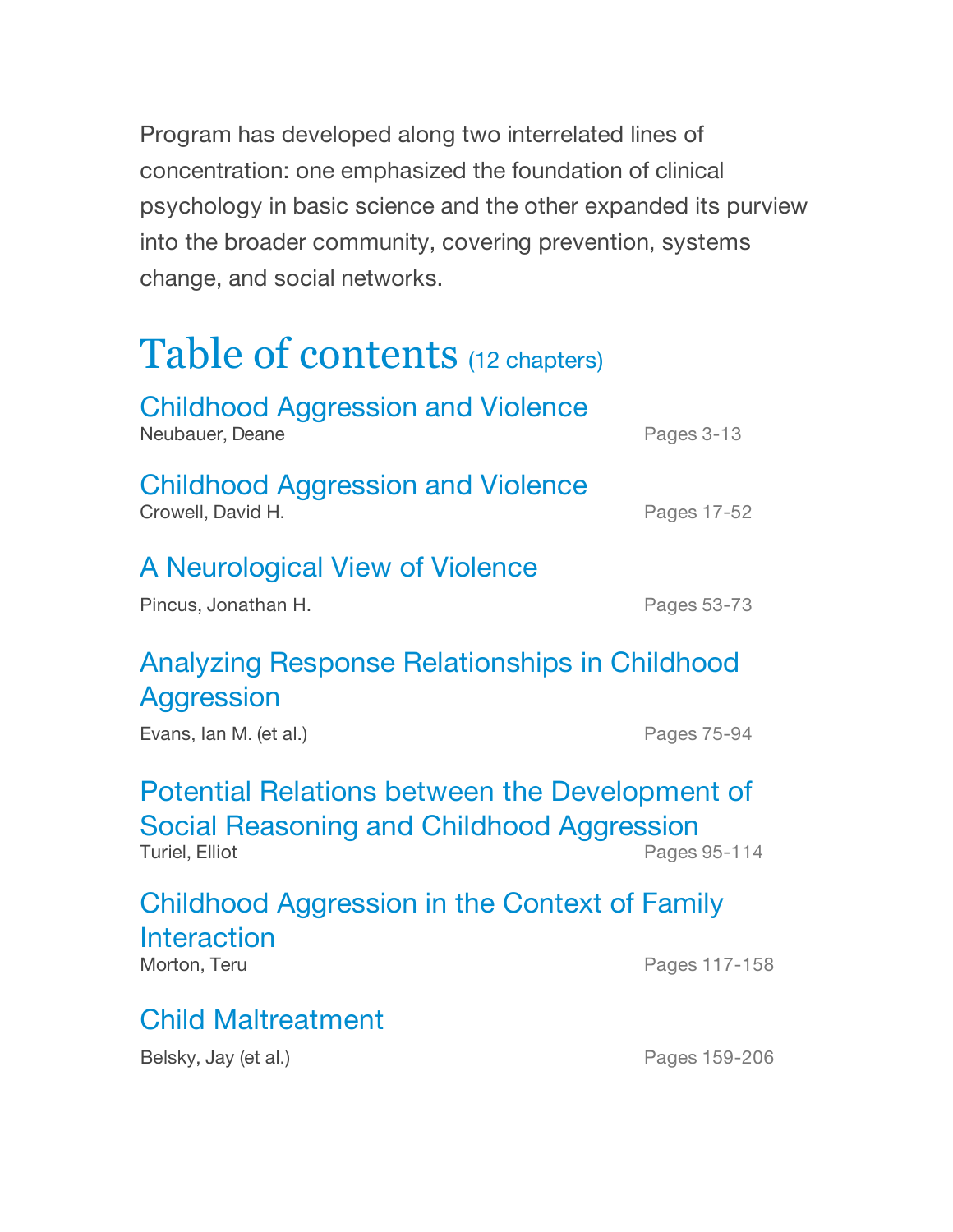#### Girls and Violence

Chesney-Lind, Meda
Burguette Chesney-Lind, Meda
Burguette Pages 207-229

#### Familial, Peer, and Television Influences on Aggressive and Violent Behavior

Pearl, David Pages 231-247

#### Aggression and Its Correlates over 22 Years

Eron, Leonard D. (et al.) example 249-262

#### Etiology and Prevention of Antisocial Behavior in Children and Adolescents

Hawkins, J. David (et al.) example 263-282

#### Childhood Aggression and Violence

O'Donnell, Clifford R. Pages 285-294

### Bibliographic Information

**Book Title** Childhood Aggression and Violence **Book Subtitle** Sources of Influence, Prevention, and Control **Editors** David H. Crowell Ian M. Evans Clifford R. O'Donnell **Series Title** Nato Science Series B: **Copyright** 1987 **Publisher**